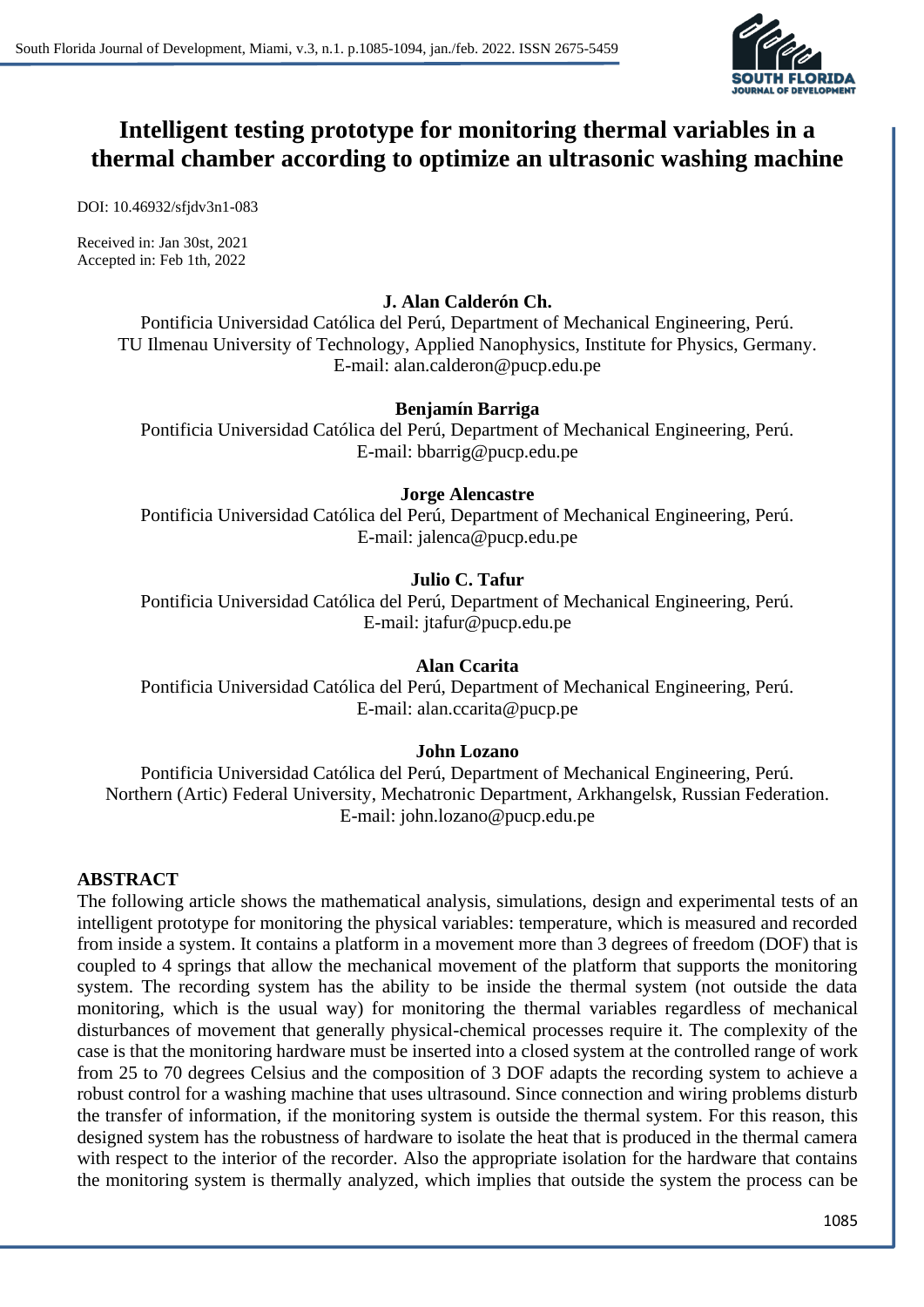

from 25 to 70 degrees Celsius and inside the prototype, where the logger circuitry is located, it is around 25 degrees Celsius. However, the analysis of correct filtering and self-control of the system is also necessary during the processing of the information of registered thermal variables, since a large part of the disturbances for data collection is given by the mechanical movement of two degrees of freedom of the thermal system [1], [2]. Finally, it is suggested for a future improvement of this article, the replacement of traditional (electromechanical) sensors by sensors based on nanostructures, because a large part of solutions and strategies for filtering and control through software can be optimized with robust and fastresponse sensors. Moreover, this new sensor can avoid mechanical and electromagnetic disturbances.

**Keywords:** Simulations, monitoring of thermal variables, identification of systems, filtering, control.

### **1 INTRODUCTION**

Currently, the data captured from thermal systems as furnaces requires external connections, such as for example whether the requirement is to measure the internal temperature of an oven, external wiring is a necessity, which leads to miscellaneous cables that make the installation more intricate.

The data collection is quite important due to it contains the dynamic of the system that is the base of the mathematical model for the thermodynamic process description.

If the thermal system is in motion, the data that was captured looks intricate, when recording and control are commanded from the outside. For this reason, there are systems that are better suited for monitoring or control tasks from within the thermal system.

The designed prototype is executed by an intelligent algorithm that was designed from modulating functions techniques and the sensor prototype is based on nanostructures. Furthermore, there were designed new sensors, which can avoid mechanical and electromagnetic disturbances presented in washing process by ultrasound, in which temperature control is a big requirement.

This washing machine (in which was evaluated the algorithm and the sensor that were designed in this article) was provided by the responsible person of the project "Design of a ultrasound washing machine", the engineer Benjamín Barriga, who also is one of co-authors of this article.

#### **2 DYNAMIC SYSTEM**

The following system considers the dynamic analysis of the internal recording system "B" of the thermal camera "A". The movement of the recorder is caused by the resultant force (composition of forces "Fk1", "Fk2", "Fk3", "Fk4" y "Fg"), which is represented by 4 elastic forces vectors. The figure 1 shows the recorder temperature system that as suspended by elastic forces vectors, which also is composed of the control "C" and power subsystem "P" of the monitoring "M" (every subsystem composes the main system "S").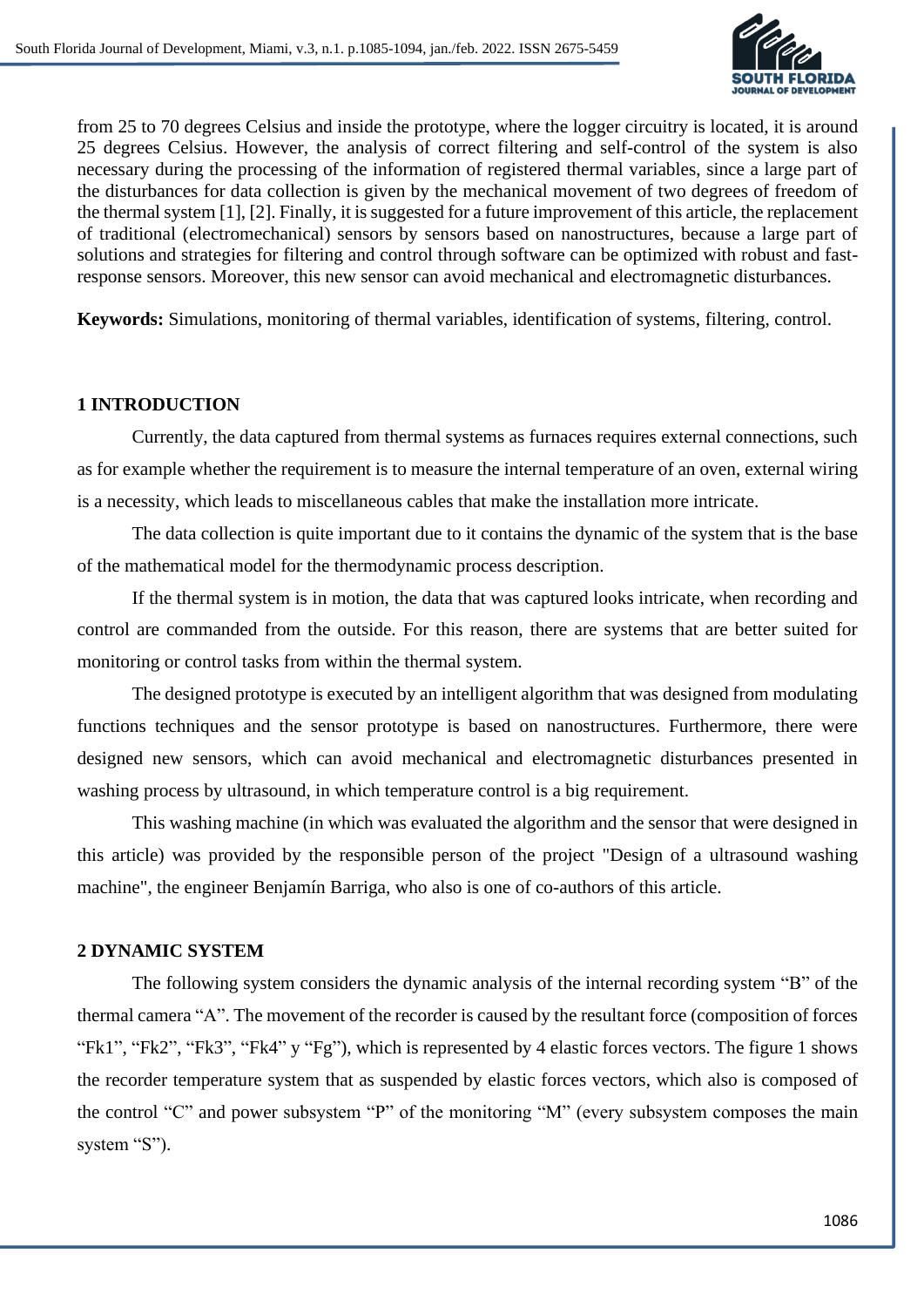

Figure 1. Forces diagram on the temperature recorder system.



From figure 1 the following dynamic model is described in equation 1, where "M" is the mass of the recorder system, its acceleration and velocity as the consequence of the second and first derivative respectively to change of position "y", for damping "γ" and deformation coefficient "K" of the 4 elastic forces vectors that hold the recorder system, in addition to the force of gravity "Fg" of this one.

$$
M_2 \frac{d^2 y}{dt^2} = \gamma_y \frac{dy}{dt} + K_y y + F_g \tag{1}
$$

It is represented in a matrix to generalize, in which it is necessary to highlight that "y" is the selected coordinate for the trajectory of movement, also each equation is a matrix model that is depending on the dynamic that was provided by the degrees of freedom of the 4 4 elastic forces vectors that are coupled at the recorder system. The matrices must be 4 by 4 (for mxn quoted literally).

$$
M = \begin{pmatrix} m & 0 & \dots & 0 \\ 0 & m & \dots & 0 \\ \vdots & \vdots & \vdots & \vdots \\ 0 & 0 & \dots & m \end{pmatrix}_{mxn}
$$
 (2)

The matrix, that is composed of each stiffness coefficient, is shown through the following equation:

$$
k_{y} = \begin{pmatrix} k_{y_{1}} & 0 & \dots & 0 \\ 0 & k_{y_{2}} & \dots & 0 \\ \vdots & \vdots & \vdots & \vdots \\ 0 & 0 & \dots & k_{y_{n}} \end{pmatrix}_{mxn}
$$
 (3)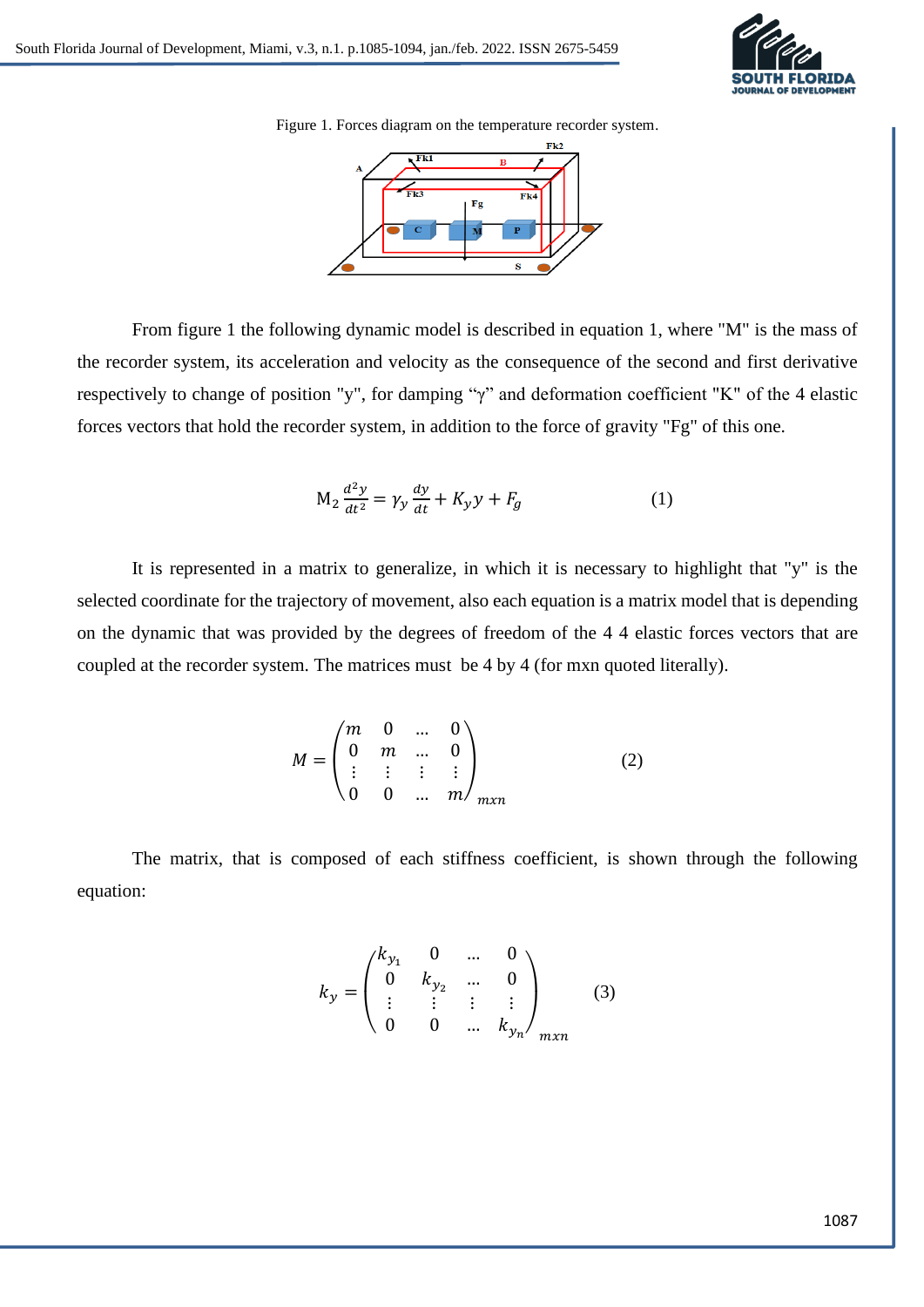

A similar analysis described in the paragraphs above. It is proposed the damping matrix by equation 4.

$$
\gamma_{y} = \begin{pmatrix} \gamma_{y_1} & 0 & \dots & 0 \\ 0 & \gamma_{y_2} & \dots & 0 \\ \vdots & \vdots & \vdots & \vdots \\ 0 & 0 & \dots & \gamma_{y_n} \end{pmatrix}_{n \times n}
$$
 (4)

The similar context for the force of gravity that is taken in constant at "g" multiplying the matrix "M".

#### **3 THERMODYNAMIC SYSTEM**

The dynamic model that was described in the previous chapter also needs to describe its thermodynamic behaviour due to knowing the theoretical mathematical models that must be contrasted with those that were obtained in experiments according to obtain a better design of the algorithms that allow the tasks to be carried out automatically. Then, in figure 2 the thermodynamic diagram is shown where is the representation of the control subsystem "C", the monitoring subsystem "m" and the power subsystem "P" are displayed. The transfer of heat "Q" as a result of "Q1", "Q2", "Q3", and "Q4" from the sources of the thermal chamber (furnace) "A" towards the recorder system "B", towards all the transverse surfaces "A" to this heat flow, that was crossing through a differential "dx", which is the thickness of the material that forms the recorder, which is a major computational component for the recorder temperature design.





Then the equation 5 describes the model of the changing temperature and analyzes as the excitation of an external source to obtain the model on the heating plate, for which "T (S)" is the final temperature in degrees Celsius, "U (S)" is the excitation signal and it can be in Volts or Amps (it depends on the performed analysis), "Kp" is the gain of the transfer function in degrees Celsius by the unit of the electrical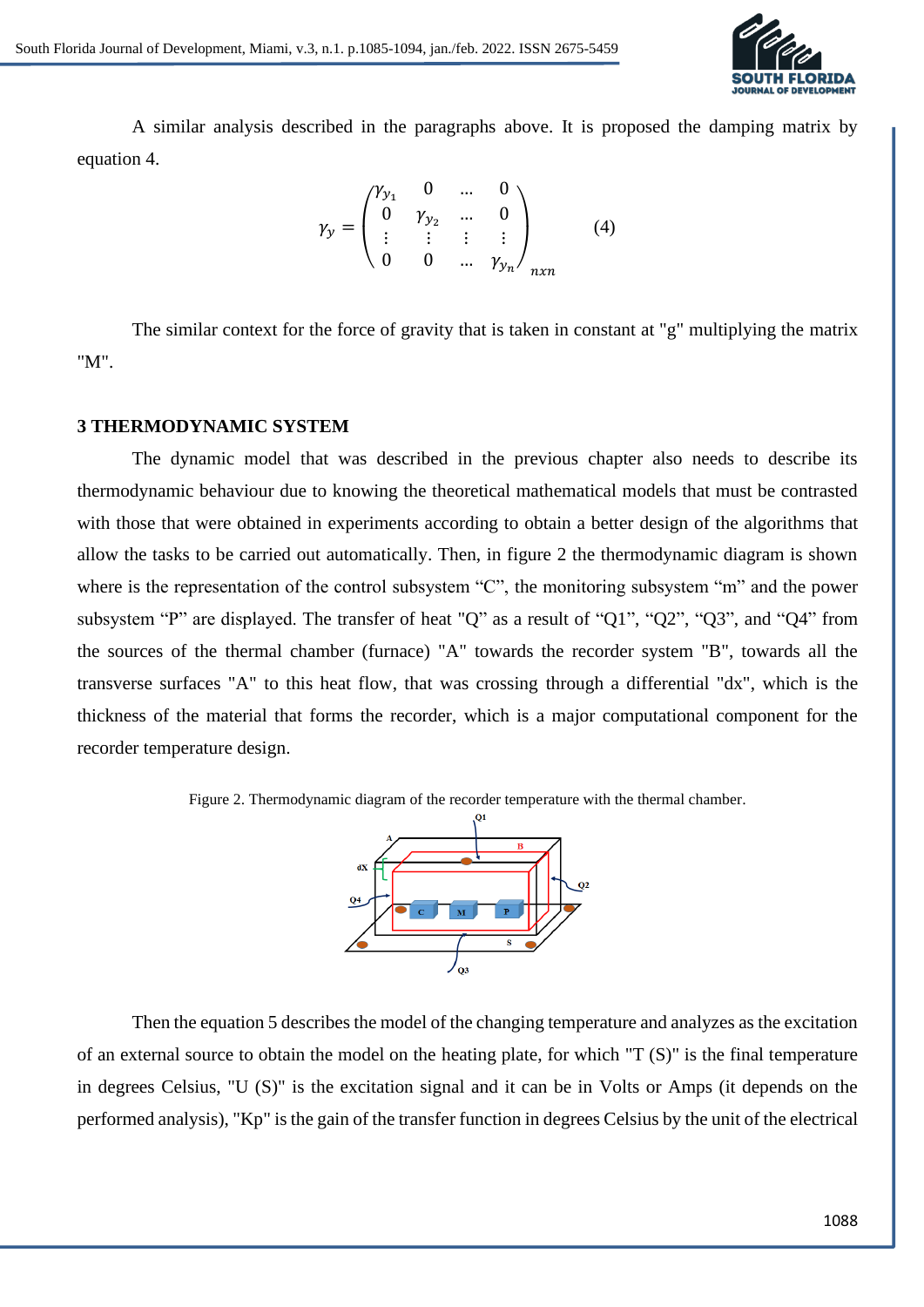

excitation signal (Volts or Amps). Also the unit of " $\tau$ " is " $\frac{1}{seconds}$ ", since the Laplace expression "S" is given in seconds.

$$
\frac{T(S)}{\Delta U(S)} = \frac{k_p}{\tau S + 1} \tag{5}
$$

The solution in steady state is given by equation 6, where "Tf" is the final temperature in degrees Celsius, the result of "ΔUkp" is given also in degrees Celsius according to the previous paragraph, "To" is the initial temperature, "t" is the time that elapses until reaching the stationary, and " $\tau$ " is the response time of the system, from where the dimensions of both are given in seconds and it is obtained the dimension in degrees Celsius.

$$
T_f = \Delta U K_p \left( 1 - e^{\frac{t}{\tau}} \right) + T_0 \tag{6}
$$

However, the theoretical model of heat transfer is also known as the dependence of the geometric path of the heat propagation "r" in meters, which is shown in equation 3, where also "A" is the crosssection to the heat flow in  $m^2$ .

$$
\frac{dQ(t)}{dt} = KA\frac{dT}{dr} \tag{7}
$$

For which the proposed solution equation is given by:

$$
T_f = \frac{QL}{KA} + T_0 \tag{8}
$$

Hence, for a steady-state and analyzing equations 6 and 8, is possible to achieve the thermal conductance value of the corresponding matrix component, which is known as:

$$
\frac{QL}{KA} = \Delta U K_p \tag{9}
$$

It is necessary to highlight the focus on various points of the heat transfer, the heat matrix "Q" is proposed for "n" equal to 6, as an analysis of the heat influences that tends to cross the register thermal subsystem.

$$
Q = (Q_1, Q_2, Q_3, ..., Q_n)^T
$$
 (10)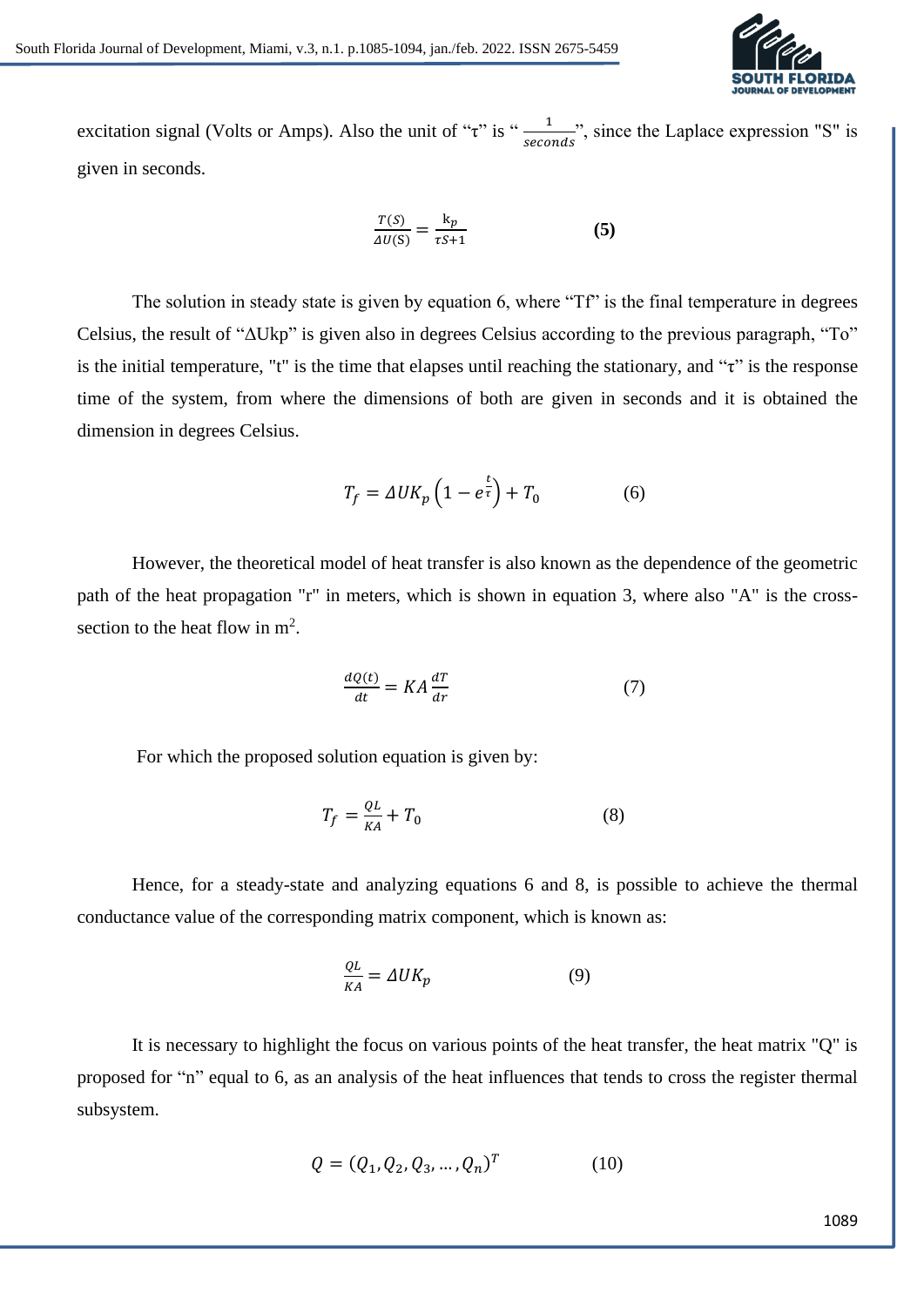

Summarizing, the matrix analysis of the previous equations is:

$$
G = \begin{pmatrix} \frac{\alpha A_1 x_1}{L_1 x_1} & 0 & \dots & 0 \\ 0 & \frac{\alpha A_2 x_1}{L_2 x_1} & \dots & 0 \\ \vdots & \vdots & \vdots & \vdots \\ 0 & 0 & \dots & \frac{\alpha A_n x_n}{L_n x_n} \end{pmatrix}_{n x n}
$$
 (11)

Therefore, the temperature matrix is:

$$
Q = (T_1, T_2, T_3, \dots, T_n)^T
$$
 (12)

### **4 SETUP FOR THE EXPERIMENTS**

After analyzing the mathematical models of the dynamics and thermodynamics of the temperature recorder subsystem and its environment, it was proceeded to design and select the necessary devices with instrumentation, in order to have the entire setup ready for the experimental verifications. The figure 3 shows the temperature chamber that is indicated by "A", which was adapted to the control temperature [1] between values ranges from 25 to 70 degrees Celsius. This adapted temperature chamber has two parallel electrical resistors of 50 Ohms and 64 Ohms respectively and they are indicated by "B" and "D" in figure 3.



The recorder has dimensions 10 cm by 20 cm, which is also shown as the base for small walls of the height of 10 cm and they are indicated by "E", "F" and "G" in figure 3, whose thickness and obtained material were based on the equations of the previous chapter. It was necessary to cover aluminum sheets for the Faraday effect, which means this helped that some external electromagnetic signals do not generate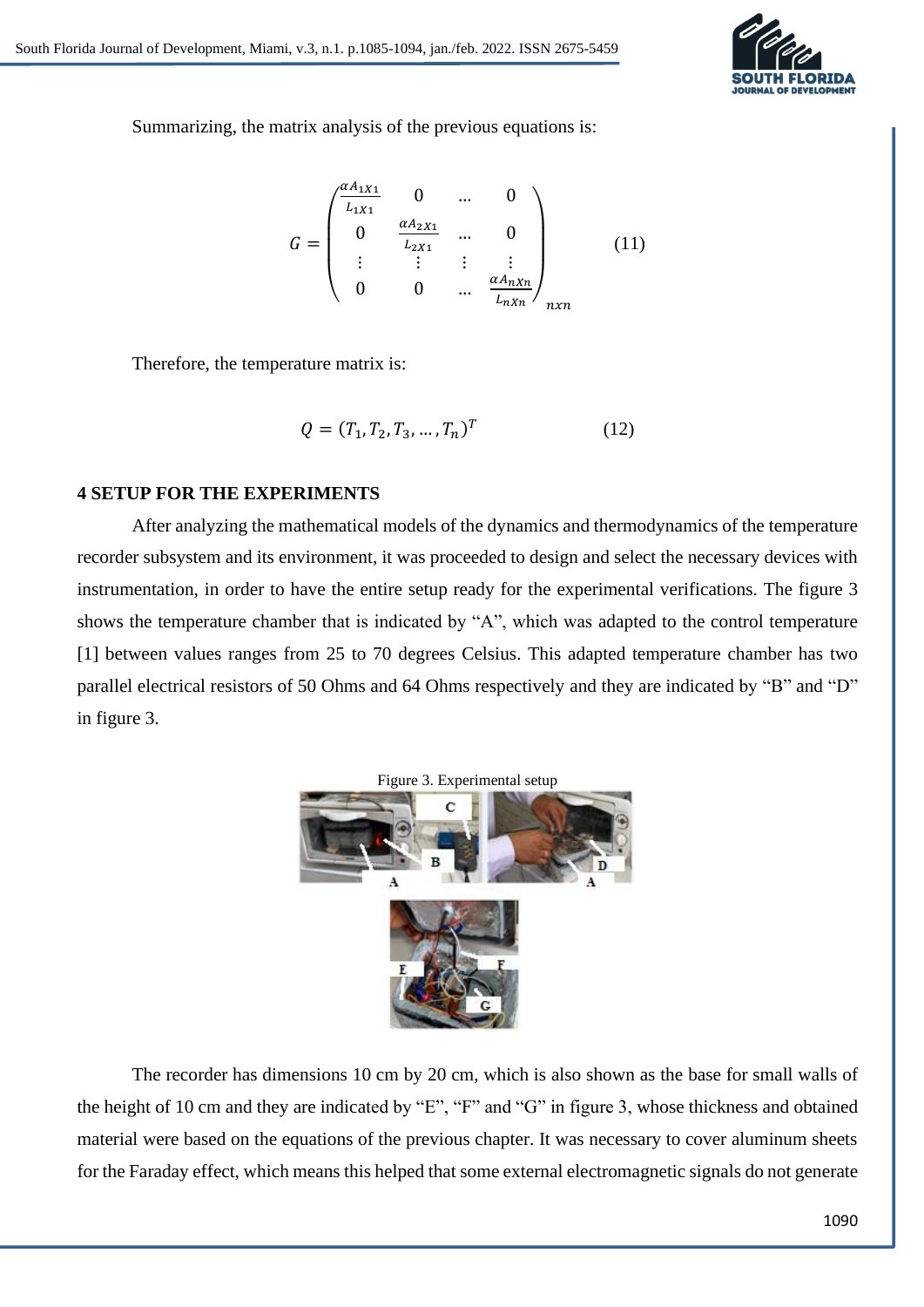

interference at the time of storing the thermodynamic data in the temperature recorder subsystem and this was measured by a multimeter temperature and it is indicated by "C" in figure 3. In addition, this subsystem has its own energy source from a DC 9 Volt battery that provides power to the internal devices of the temperature recorder subsystem.

The figure 4 shows the designed prototype temperature sensor that was based on "Anodic Aluminum Oxide (AAO)" [2] [3] that has pores at the nanoscale due to the performance of being robust, fast response time and good stability in the capture of physical variables, such as the temperature, but transduced to an electrical value as it is shown in "C" of figure 4. The objective of the designing temperature sensors to replace the Lm35 or thermocouples (as it is shown in "A" and "B" of the figure 4) is to monitor the surface temperature, which is useful for optimal temperature control and to analyze the effect of ultrasound cleaning in washing machines, which is used in washing machines for cleaning vicuña wool (for the model of the washing machine that was designed by the engineer Benjamín Barriga).



### **5 EXPERIMENTAL ANALYSIS**

For the experimental evaluation, the thermal chamber that was described in the previous chapter that was used by inserting the temperature recorder at values from 25 to 70 degrees Celsius. The thermal behavior of the temperature recorder was analyzed first, which geometric parameters were calculated and based on the models of the equations that were cited in previous chapters, from which the type of material was known as "ceramic mixture of thermal conductivity 0.8W", in addition to the thickness of the walls is around 1.8 cm.

With such information that already designed in the recorder and test on the thermal chamber, a comparison was made of the prototype sensor based on nanostructures [4] [5] AAO versus an integrated temperature sensor the LM35, which comparison curves are shown in the figure 5. From where it can be seen that it is necessary to have a filter for the case of the registration with LM35, but not for the prototype sensor, since the tests were carried out for a temperature increases from 21 to 75 degrees Celsius and then from the latter to 50 degrees Celsius and increases again until 75 degrees Celsius and finally returns to 21 degrees Celsius. This thermal trend behavior is maintained by the prototype sensor, which is finally chosen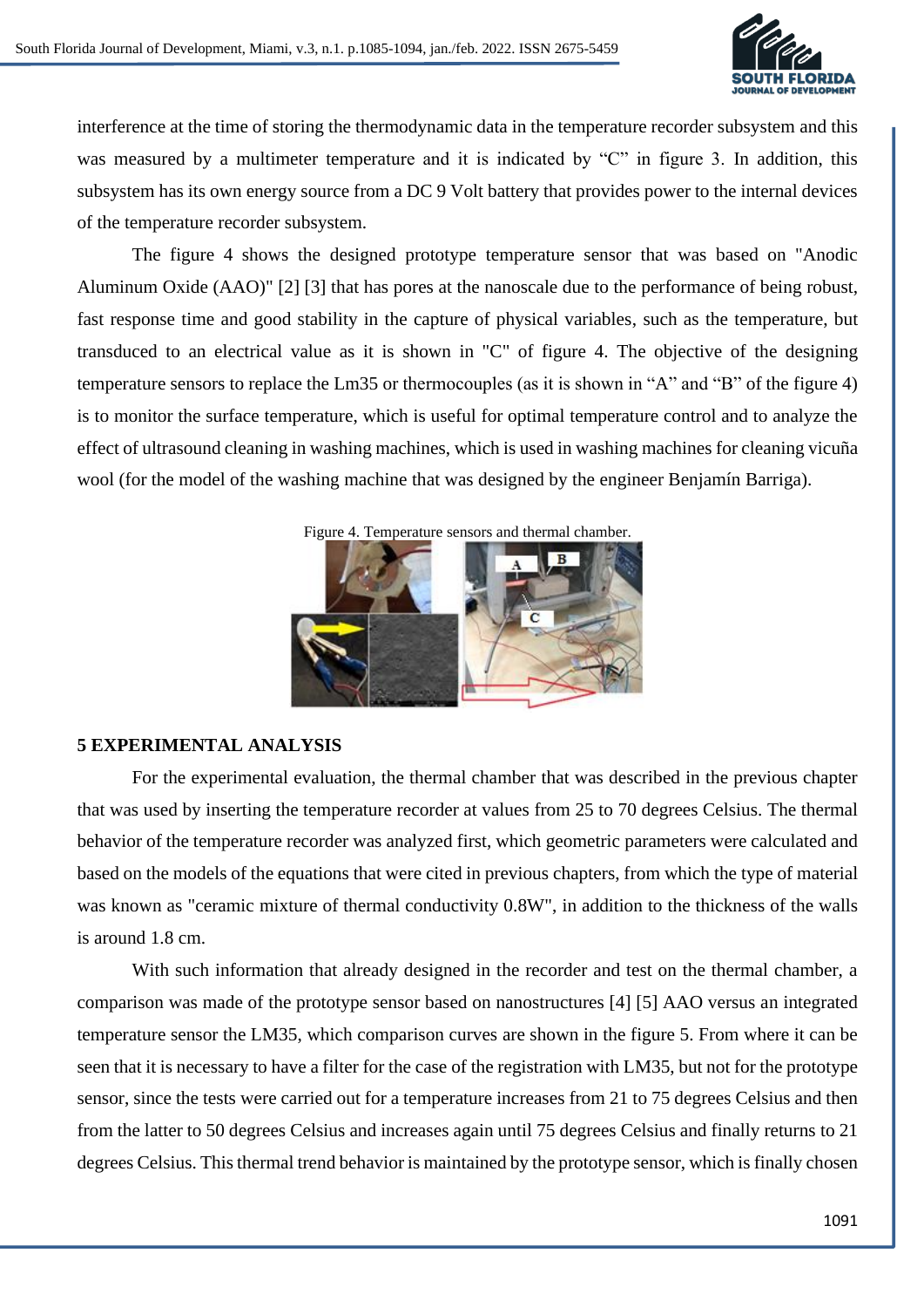

for internal monitoring of the internal temperature of the recorder, since for external temperatures it was decided to work with a K-type thermocouple [6] that was linearized and compensated by the AD595 integrated circuit. Monitor external temperatures of the recorder is around to 70 degrees Celsius, despite the fact that it is in motion due to external force that is applied in opposition to the elastic vector forces and achieving forced oscillation, because of testing the temperature control in oscillation tasks, such as it was given by washing machine that is using ultrasound.





The figure 6 shows the experimental tests curves, where the temperature data was stored in the designed recorder, the total monitoring time was 1 hour. However, there are shown for about 90 seconds of which the temperature outside of the temperature recorder (green color curve) is compared versus the temperature inside the recorder (blue color curve). Then the recorder has the ability to save thermal variables in memory of the system despite the fact that it is in motion and at 70 degrees Celsius externally.

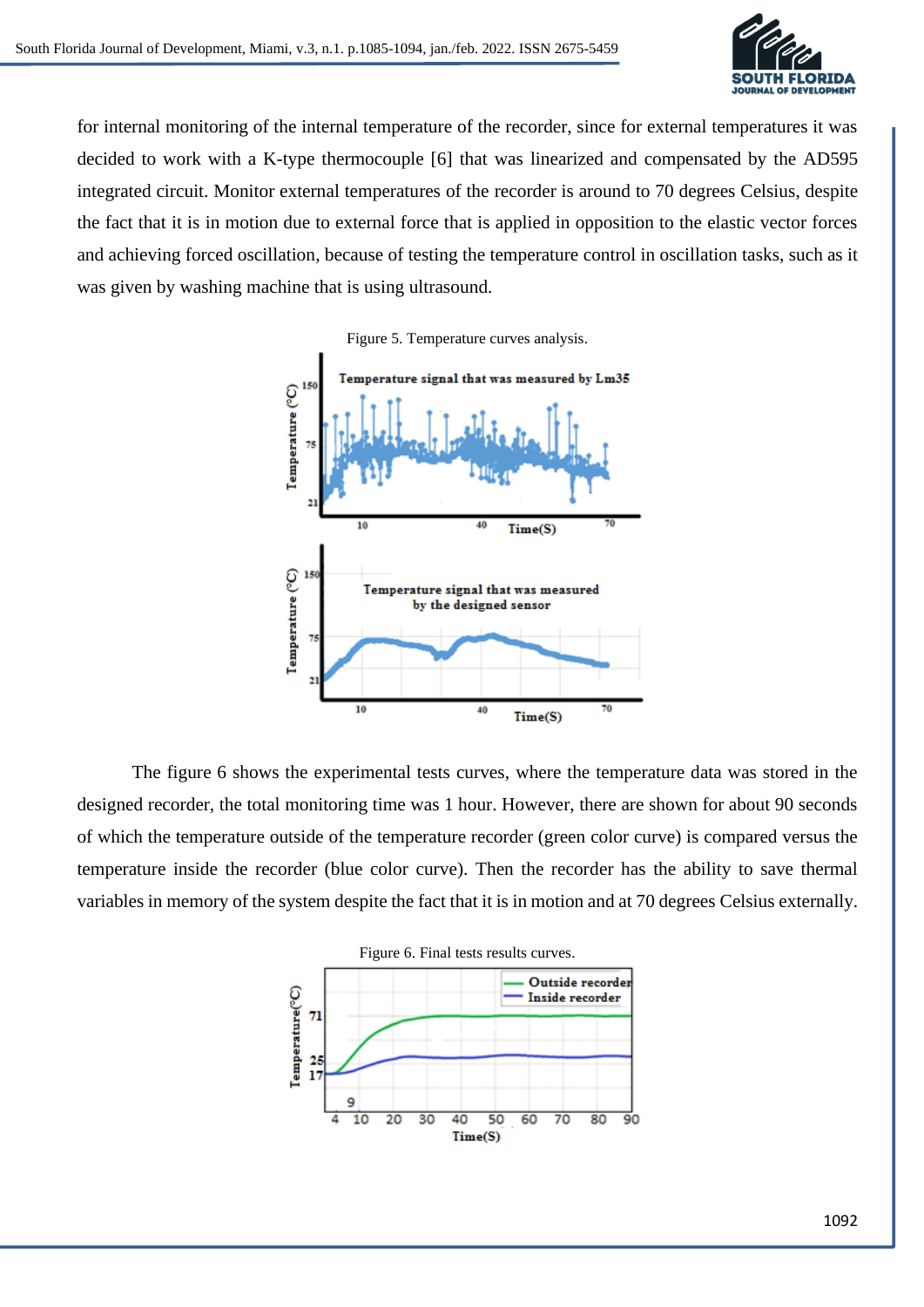

### **6 CONCLUSIONS**

It was measured the temperature data inside the thermal system (temperature recorder) around 70 degrees Celsius outside of this and the system is under 4 degrees of freedom (DOF) to achieve a surface control that was emulated in washing machine that uses ultrasound conditions.

It was possible to compare the performance of sensors based on nanostructures with traditional sensors, because of verifying the consequence of using them in thermo-mechatronic systems. Hence, it is possible to take the advantage of the robustness and short response time of this new kind of sensor.

#### **ACKNOWLEDGEMENTS**

The main author of this article J. Alan Calderón Ch., expresses:

-the deep warm gratefulness to Mrs Aleksandra Ulianova de Calderón due to her total support for the development of the research according to find the explanation of the balance among human necessities and engineering solutions;

-the deep thankful to all co-authors due to their time and support for this research. Furthermore, by the academic cooperation between TU Ilmenau and PUCP that can open academic bridges between Peru and Germany;

-the special thankful to the leaders of the DGI ("Dirección de Gestión dela Investigación") researching office from PUCP, because of its financial support in this research through FONCAI;

-the special gratitude to Prof. Hugo Medina, because of his teachings in Science Physics for many generations of engineers, he did and makes that physics laws could be so easy to get understanding of nature and current life, such as for this research. With a very good base of laws of nature, it was possible to obtain a fundamental to correlate advanced mathematics with the formalism that engineering applications always need;

-furthermore, it is decelerated thankful to Mr. Broni Huamaní and Mr. Leonardo Medina owing to their support in experimental tasks and simulation analysis. The last both tasks are quite important in the evaluation of this research, because the critical analysis of the problematic needs the integrity of the mathematical modelling, that gives as a consequence the algorithm support for the simulations and prototype hardware design, which are under necessity of much patience during experiments due to achieve the correlation between experiments and theory.

-the thankful to the financial support of the Concytec - World Bank Project "Improvement and Expansion of the Services of the National System of Science and Technology and Technological Innovation" 8682- PE, through its executing unit ProCiencia [Contract Number 061-2018-FONDECYT-BM -IADT-MU]